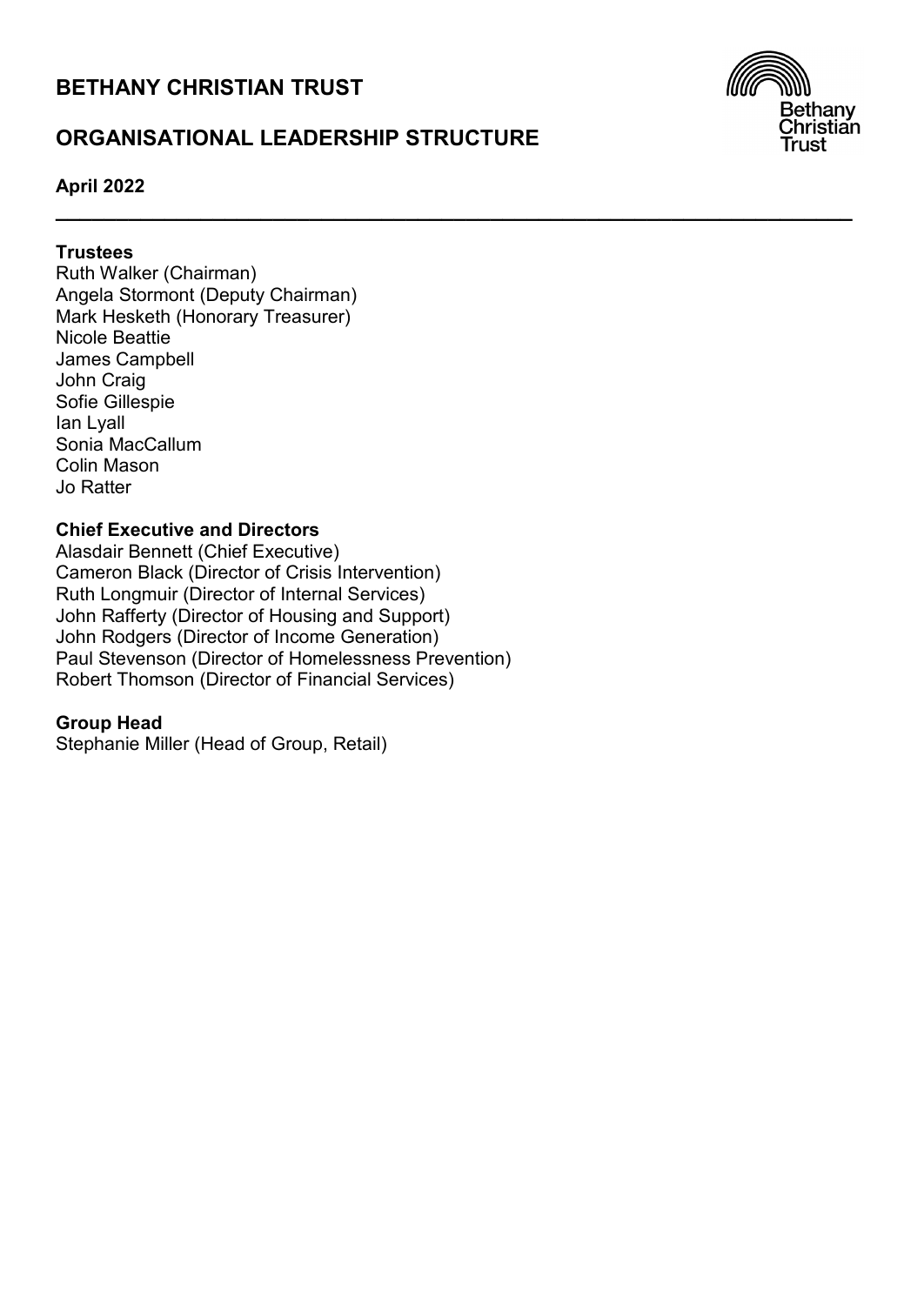# **Alasdair Bennett, Chief Executive**

Alasdair originally graduated in theology and later studied variously in social care, addiction counselling, management and pioneer ministry. He started in Bethany in 1997 working in a frontline capacity, then managed Bethany Christian Centre, a residential addiction recovery unit for homeless men, for 14 years. For 5 years he oversaw Bethany's Crisis Intervention Services, and subsequently directed operations across Scotland. He has been serving as Chief Executive since August 2018. Alasdair is passionate about reaching people in need with the love of God and the love of neighbour, and about extending the opportunities that Bethany can bring to individuals, families and communities across Scotland.



### **Ruth Walker, Chairman**

Ruth has been a trustee since 2016. She has worked as a non-executive director and chair on many boards in the charitable sector throughout the UK during the past twelve years. She focuses on strategy and team development. She is chair of Hutchesons' Grammar School, co-chairman of the Scottish Public Leaders programme, and a Trustee of Pacific Partnership Trust. Ruth brings a personal emphasis and passion in helping individuals flourish and reach their full potential whatever their background.

Ruth has had a career within the Private and Public Sector, and has experience at director and senior director levels in the areas of Strategy Development, Customer Relationship Management, Innovation, Marketing, Communications and Public Affairs.

Ruth has two children, and is married to Graeme.



#### **Mark Hesketh, Treasurer**

Mark has been a Trustee since 2017. He was the UK & Europe CFO at Standard Life plc for six years, where he was responsible for the Finance team, including Tax, Capital Management and the Business Finance Services. He spent 30 years in business and joined Standard Life from RBS where he was Director of Group Financial Planning & Analysis. Prior to this, he was Chief Finance Officer and Chief Risk Officer of RBS Insurance (now Direct Line) and CFO for the Business Services division of RBS. Mark spent the early part of his career with Unilever, GKN and Sears.

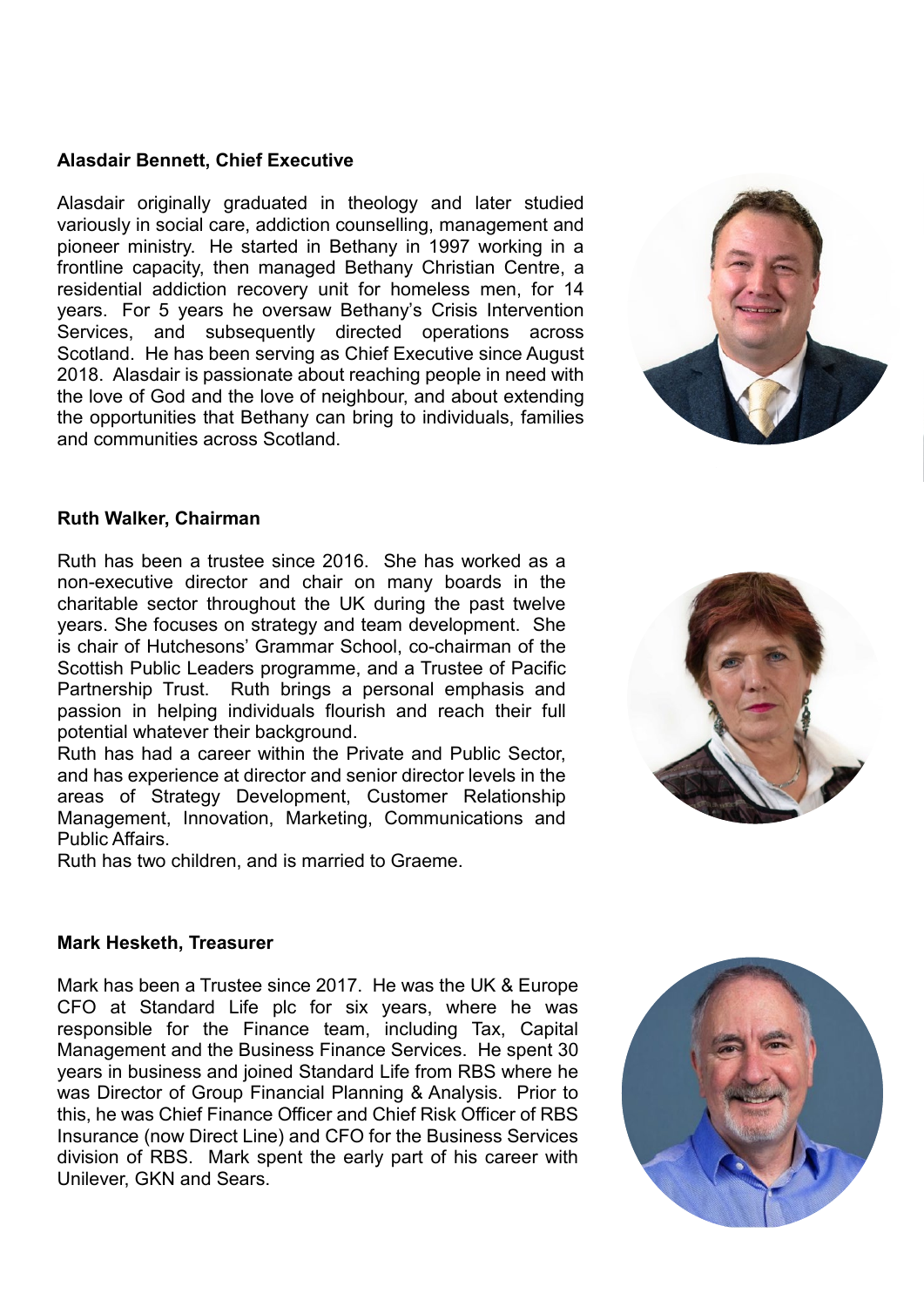# **Angela Stormont**

Angela has been a trustee since 2009. She is the Marketing & Communications Manager at Abbotsford, the historic home of Sir Walter Scott, near Melrose. Before joining Abbotsford in May 2018 she was a self-employed communications consultant, working in digital communications for a range of major corporations. Prior to becoming self-employed in 1997, Angela worked for BT, where she project managed the development of the company's Intranet and managed the Internet site, bt.com. Earlier career included Press Relations Manager (Scotland) for BT and various PR & journalism roles. During a career break (2009 – 2013) Angela gained a First Class Honours degree in English & Scottish Literature at Edinburgh University.



# **Colin Mason**

Colin has been a trustee since 2014. He is Professor of Entrepreneurship in the Adam Smith Business School, University of Glasgow. He has held visiting positions at universities in Canada, Australia, New Zealand and Argentina. His research and teaching are in the area of entrepreneurship and regional development. His specific research interests are in entrepreneurial finance and entrepreneurial ecosystems. He has written extensively on business angel investing and has been closely involved with government and private sector initiatives to promote business angel investment, both in the UK and elsewhere. He is the lead author for Canada's National Angel Capital Organisation (NACO) annual Investment Activity Report. He is the founder and co-editor of the journal *Venture Capital: An International Journal of Entrepreneurial Finance* (published by Taylor and Francis Ltd). He was joint winner of the ESRC's 2015 Outstanding Impact in Business award for his research on business angels.



#### **James Campbell**

James has been a trustee since 2014. He has been Chief Executive of Blythswood Care since April 1998. Blythswood operates care projects in Eastern European and Asian countries helping young people to reach their potential. Each year Blythswood distributes more than 35 loads of aid through more than 40 different partner organisations around the world. This includes in excess of 120,000 shoe boxes at Christmas time. Blythswood Care also run Foodbanks and is the Highland Councils largest Community Recycle and Reuse organisation.

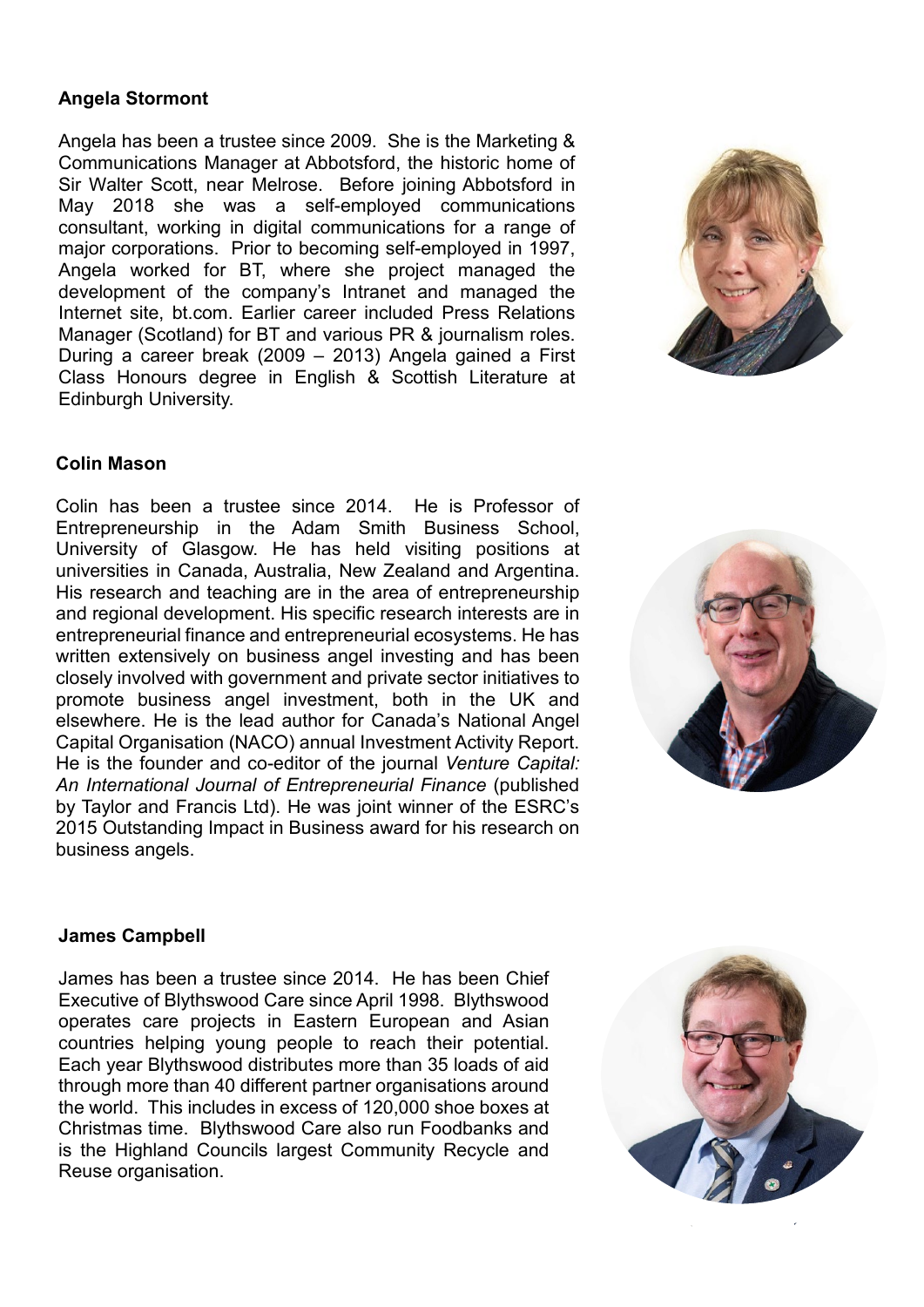### **Sonia MacCallum**

Sonia has been a trustee since 2016. She is a part-time GP and a mother of two young children. On concluding her GP training in 2014 she went on to do a one year Health Inequalities GP Fellowship. The clinical component was carried out at the Edinburgh Access Practice which provides primary care services to those experiencing homelessness. She also completed the RCGP Certificate in Management of Drugs Misuse in Primary Care (Part 2); audited the accessibility of the practice mental health team's assessment clinic; piloted a healthcare outreach service to the Bethany Care Shelter; and gives teaching sessions on Deprivation and Health to GP trainees and Edinburgh University medical students. Following on from her partnership working with the Bethany Care Shelter, Sonia continues to visit the Care Shelter weekly in a voluntary capacity.



### **Ian Lyall**

Ian joined as a trustee in 2021. Ian retired in 2019 as a Partner from Pinsent Masons LLP (an international legal firm) after a 40 year career as a Corporate Lawyer working in Glasgow, London and Edinburgh. He is passionate about tackling poverty and inequality. Between 1987 and 2013, Ian was a Director and latterly Chair of the Edinburgh Medical Missionary Society (The Nazareth Trust) which has, for more than 150 years, owned and operated a 150 bed Christian Hospital and School of Nursing in Nazareth. Ian is currently an Advisor to the Board of Trustees of the Free Church of Scotland and a Trustee of the Belville Community Garden Trust, a small charity and social enterprise working in a deprived area in his home town of Greenock. He is also on the Board of Management of the Braid Estate Recreation Grounds and serves on a Scottish Law Commission Advisory Group (securities law reform). Ian is married to Pam (a former lawyer, now a commercial mediator) and they have four adult children. They attend Central Church, Edinburgh and Ian coordinates and leads Central Church's monthly evening Edinburgh City Mission/ Bethany Care Van Team.

#### **Jo Ratter**

Jo joined as a trustee in 2020. Jo has worked as a GP in Govan, Glasgow for 15 years having graduated from Glasgow University with degrees in both medicine and public health, focusing on deprivation and health inequalities. She is involved with GP teaching and training and has a special interest in addictions and child protection. Jo has five children and is married to Mark.